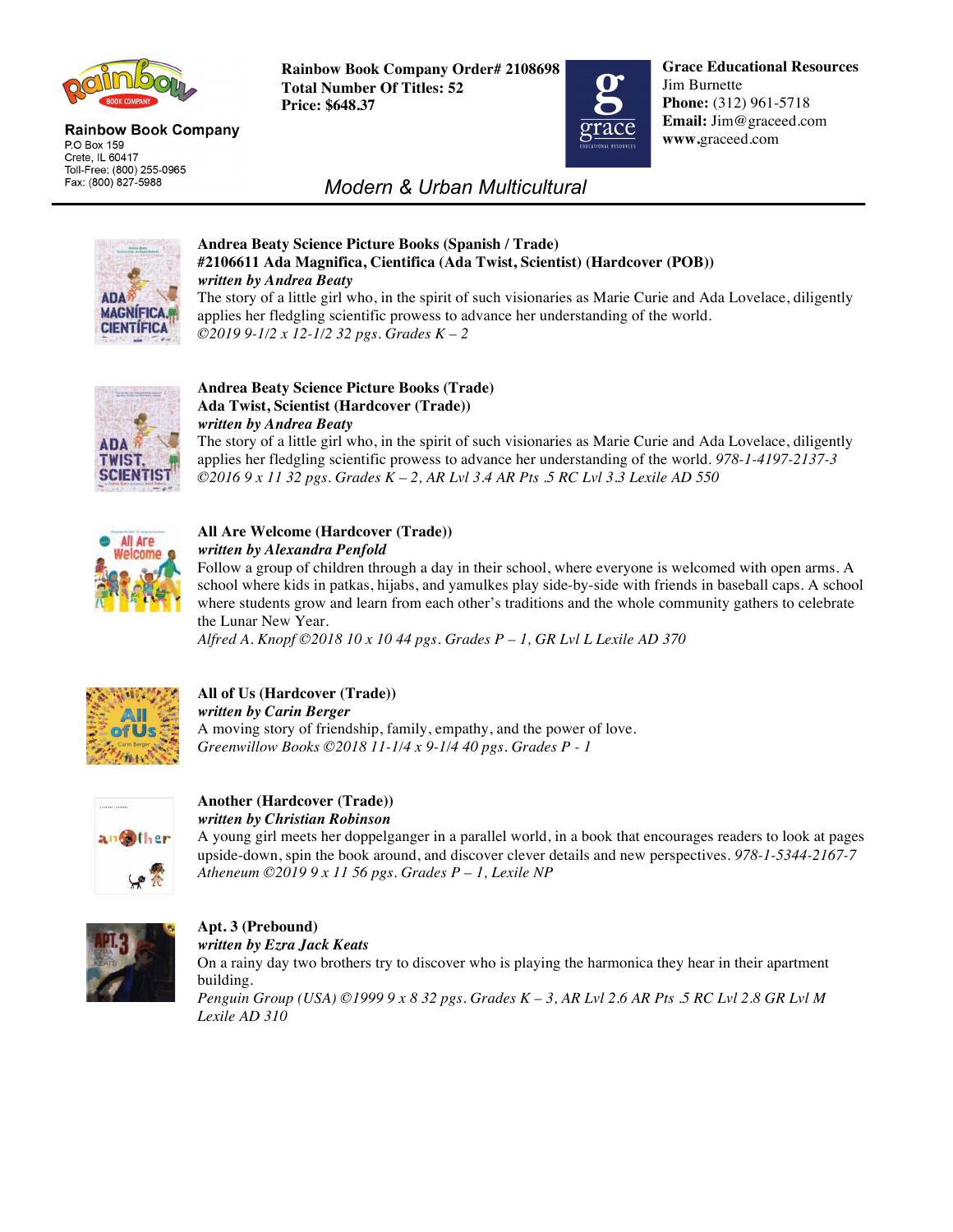

### **Astronaut Annie (Hardcover (Trade))**  *written by Suzanne Slade*

Career Day is approaching, and Annie can't wait to show her family what she's planning to be when she grows up. But, she must keep it a secret until Friday! So curious family members each ask Annie for a clue. When the big day arrives, Annie finally reveals her out-of- this-world dream to everyone. *Tilbury House Publishers ©2018 9 x 10 36 pgs. Grades K – 2, AR Lvl 2.9 AR Pts .5* 



### **Be a King: Dr. Martin Luther King Jr.'s Dream and You (Hardcover (Trade))** *written by Carole Boston Weatherford*

Everyone can "Be a King"... readers will learn how by reliving the most famous actions of Martin Luther King, Jr. in this powerful picture book from award-winning creators Carole Boston Weatherford and James E. Ransome.

*©2018 8-1/2 x 11 40 pgs.Grades P – 1, AR Lvl 2.1 AR Pts .5 Lexile 360* 



# **Breaking News (Hardcover (Trade))**

*written by Sarah Lynne Reul*  A young girl tries her hardest to respond to devastating news as compassionately and empathetically as possible.

*Roaring Brook Press ©2018 10-1/2 x 8-1/4 48 pgs. Grades K – 2, AR Lvl 2.1 AR Pts .5 Lexile 470* 



### **Cassie's Word Quilt (Paperback (Trade))**  *written by Faith Ringgold*

In this companion storybook book we join Cassie, the main characterfrom Tar Beach. As she takes us on a tour of her home, neighborhood, and school, dozens of new words are introduced with simple labels throughout.

*Random House Publishing Group ©2002 10 x 12 32 pgs. Grades K – 3, AR Lvl 1.2 AR Pts .5* 



# **City Moon (Hardcover (Trade))**

*written by Rachael Cole*

Soothing text and hip, colorful collage style illustrations create anighttime story that follows a little boy and his Mama as they walk around their neighborhood looking for the moon. As the elusive moon plays peek-a-boo behind buildings and clouds, the little boy asks simple questions about it, and his Mama patiently answers every one. When finally the moon appears—bright and white and round and glowing the mama and her boy stop and wait for it to disappear again. The moonlit walk continues until the boy yawns and Mama lifts him into her arms and whispers, "it is time for bed."

*Schwartz & Wade ©2017 9 x 11 40 pgs. Grades P – 1, GR Lvl X Lexile AD 450* 



**Day You Begin (Hardcover (Trade)) 1** *written by Jacqueline Woodson*There will be times when you walk into a room and no one there isquite like you. There are many reasons to feel different. Maybe it's how you look, talk, or where you're from; maybe it's what you eat, or something just as random. It's not easy to take those first steps into a place where nobody really knows you yet, but somehow you do it. *Nancy Paulsen Books ©2018 9 x 10-1/2 32 pgs. Grades P – 1, AR Lvl 4.0 AR Pts .5 Lexile AD 980*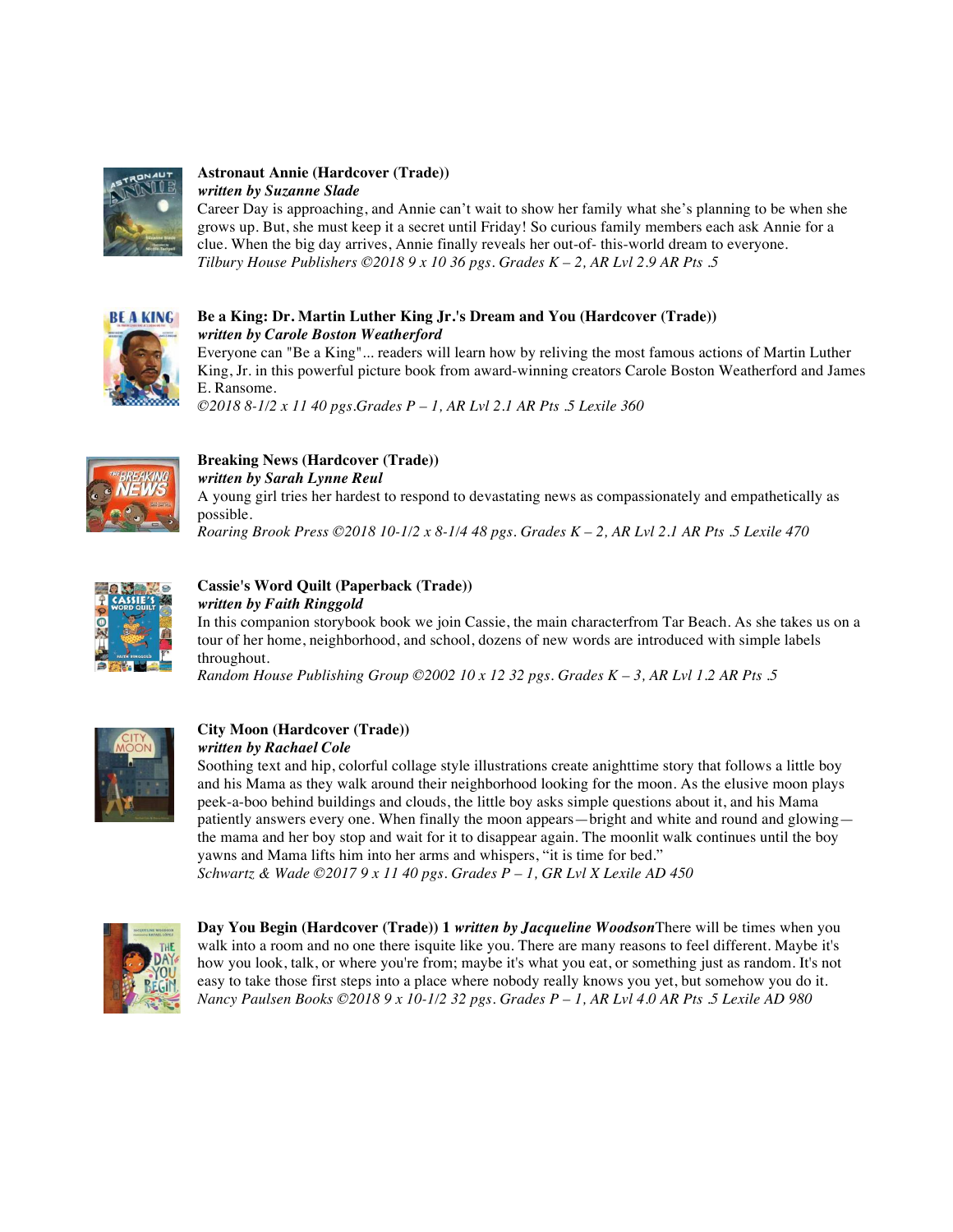

**Do Not Take Your Dragon...(Capstone) Do Not Bring Your Dragon to the Library (Library 1 Binding)***written by Julie Gassman*Have you ever thought about bringing your dragon to the library? Don't do it! You might have the best intentions, but that dragon will cause nothing but trouble. *Picture Window Books ©2017 9 x 11 32 pgs. Grades P – 2, AR Lvl 2.6 AR Pts .5 Lexile AD 560* 



**Dreams (Paperback (Trade))**  *written by Ezra Jack Keats*  One night while everyone is sleeping, a little boy watches his paper mouse save a cat from an angry dog. *Penguin Group (USA) ©2000 7-1/2 x 10 40 pgs. Grades K – 2, AR Lvl 1.5 AR Pts .5 RC Lvl 2.2 GR Lvl I* 



**Dress Like a Girl (Hardcover (Trade))**  *written by Patricia Toht*  A slumber party full of girls enacts their own playful, empowering twists on several stuffy, old-timey rules of fashion. *HarperCollins Publishers ©2019 10 x 10 32 pgs. Grades P – 1, AR Lvl 2.5 AR Pts .5* 



**Feast for 10 (Hardcover (Trade))**  *written by Cathryn Falwell*  A counting book that features an African-American family shopping for food, preparing dinner, and sitting down to eat. Lively read-aloud text. *©1993 32 pgs. Grades P – 2, Lvl 1.6 GR Lvl D* 



**Fresh-Picked Poetry: A Day at the Farmers' Market (Hardcover (Trade))***written by Michelle Schaub*This collection of poems takes young readers to a day at an urban farmers' market. Who to see, what to eat, and how produce is grown —it's all so exciting, fresh, and delicious. *©2017 8 x 10 32 pgs.Grades P – 1, AR Lvl 3.9 AR Pts .5 GR Lvl Q* 



# **Friend for Henry (Hardcover (Trade))**

*written by Jenn Bailey*  In Classroom Six, second left down the hall, Henry has been on the lookout for a friend. A friend who shares. A friend who listens. Maybe even a friend who likes things to stay the same and all in order, as Henry does. But on a day full of too close and too loud, when nothing seems to go right, will Henry ever find a friend—or will a friend find him?

*Chronicle Books LLC ©2019 8-1/2 x 10-1/4 36 pgs.Grades K – 2, Lexile AD 480* 



### **Harriet Gets Carried Away (Hardcover (Trade))**  *written by Jessie Sima*

Harriet loves costumes. She wears them to the dentist, to the supermarket, and most importantly, to her super-special dress-up birthday party. Her dads have decorated everything for the party and Harriet has her most favorite costume all picked out for the big day. There's just one thing missing—party hats! *Simon & Schuster ©2018 9 x 11 48 pgs. Grades P – 1, AR Lvl 3.2 AR Pts .5 Lexile AD 520*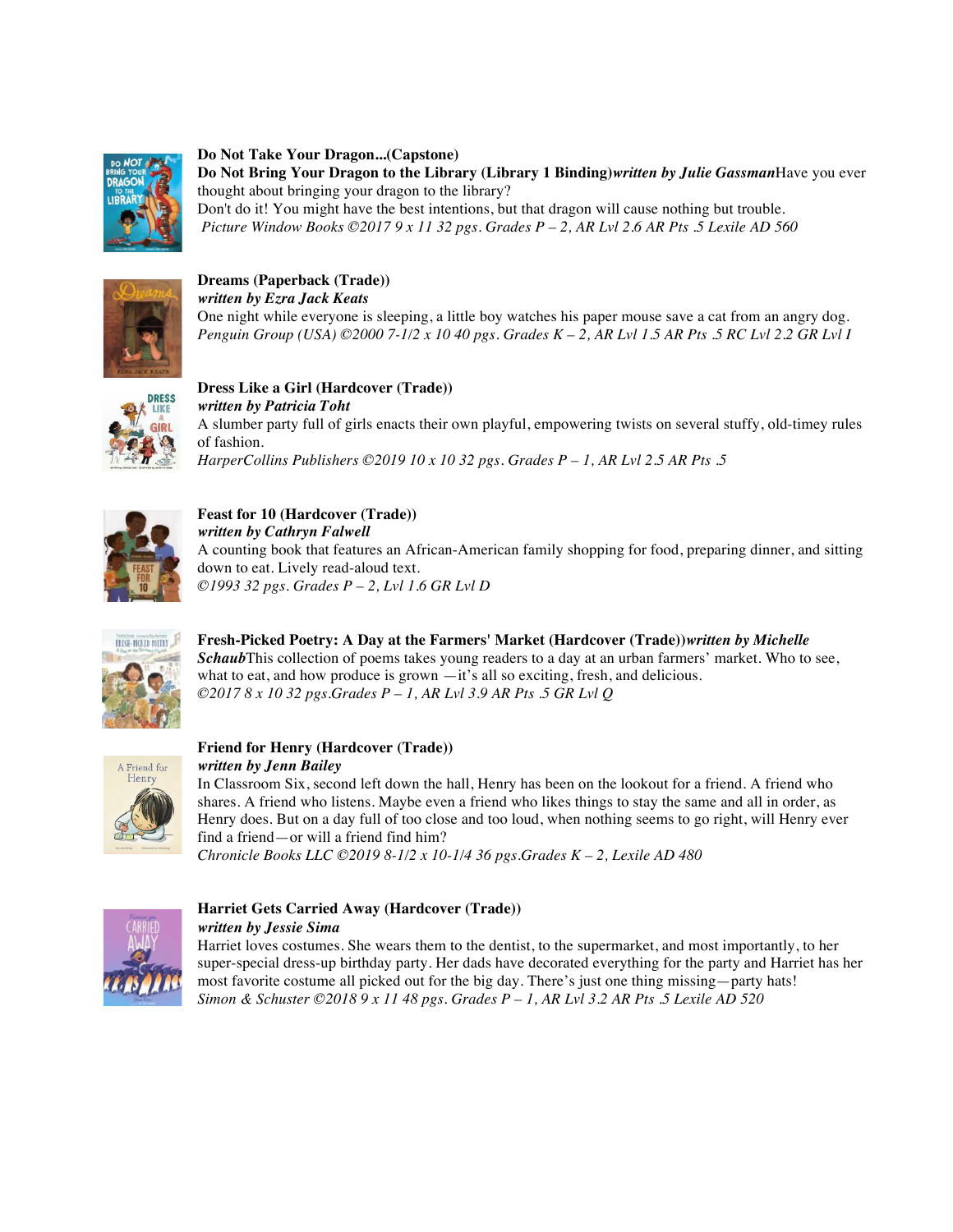

**How To... (Trade) House That Once Was (Hardcover (Trade))**  *written by Julie Fogliano* 

A delightful story about a boy and a girl who explore an abandoned house and imagine who might have lived there. Deep in the woods is a house, just a house that once was but now isn't a home. Who lived in that house? Who walked down its hallways? Why did they leave it, and where did they go? *Roaring Brook Press ©2018 8-1/2 x 10-1/2 48 pgs. Grades P – 1, AR Lvl 3.3 AR Pts .5 RC Lvl 1.7 Lexile AD 500* 



**How to Get Your Teacher Ready (Hardcover (Trade))***written by Jean Reagan*Written in tongue-incheek instructional style, a class of adorable students gives tips and tricks for getting a teacher ready—for the first day of school, and all the events and milestones that will follow (picture day, holiday concert, the 100th day of school, field day!). And along the way, children will see that getting their teacher ready is really getting themselves ready.

*©2017 8-1/2 x 11 32 pgs.Grades P – 1, AR Lvl 2.4 AR Pts .5 Lexile 530* 



## **Idea Mas Maravillosa (The Most Magnificent Thing) (Hardcover (Trade))**

*written by Ashley Spires* 

All she has to do is make it, and she makes things all the time. Easy- peasy!? But making her magnificent thing is anything but easy, and the girl tries and fails, repeatedly. Eventually, the girl gets really, really mad. She is so mad, in fact, that she quits. But after her dog convinces her to take a walk, she comes back to her project with renewed enthusiasm and manages to get it just right. *©2018 9 x 9 32 pgs. Grades P – 1, AR Lvl 2.7 AR Pts .5 Lexile 390* 



### **Andrea Beaty Science Picture Books (Trade) Iggy Peck, Architect (Hardcover (Trade))**  *written by Andrea Beaty*

A hilarious, irreverent book about doing your own thing. Iggy has one passion: building. His parents are proud of his fabulous creations, though they're sometimes surprised by his materials--who could forget the tower he built of dirty diapers? When his second- grade teacher declares her dislike of architecture, Iggy faces a challenge. He loves building too much to give it up!

*©2007 9-3/8 x 10-3/8 32 pgs.Grades K – 2, AR Lvl 4.1 AR Pts .5 RC Lvl 4.5 Lexile AD 750* 



## **Newbery Medal Last Stop on Market Street (Hardcover (Trade))**  *written by Matt de la Pena*  A young boy rides the bus across town with his grandmother and learns to appreciate the beauty in everyday things. Newbery Medal 2016

*©2015 8-1/2 x 10-1/2 32 pgs. Grades P – 1, AR Lvl 3.3 AR Pts .5 RC Lvl 2.4 Lexile AD 610* 



### **Letter to Amy (Hardcover (Trade))**  *written by Ezra Jack Keats*  Peter wants to invite Amy to his birthday party but he wants it to be a surprise. *Viking ©1998 8 x 10 40 pgs.Grades P – 1, AR Lvl 2.4 AR Pts .5 RC Lvl 3.1 GR Lvl K Lexile 430*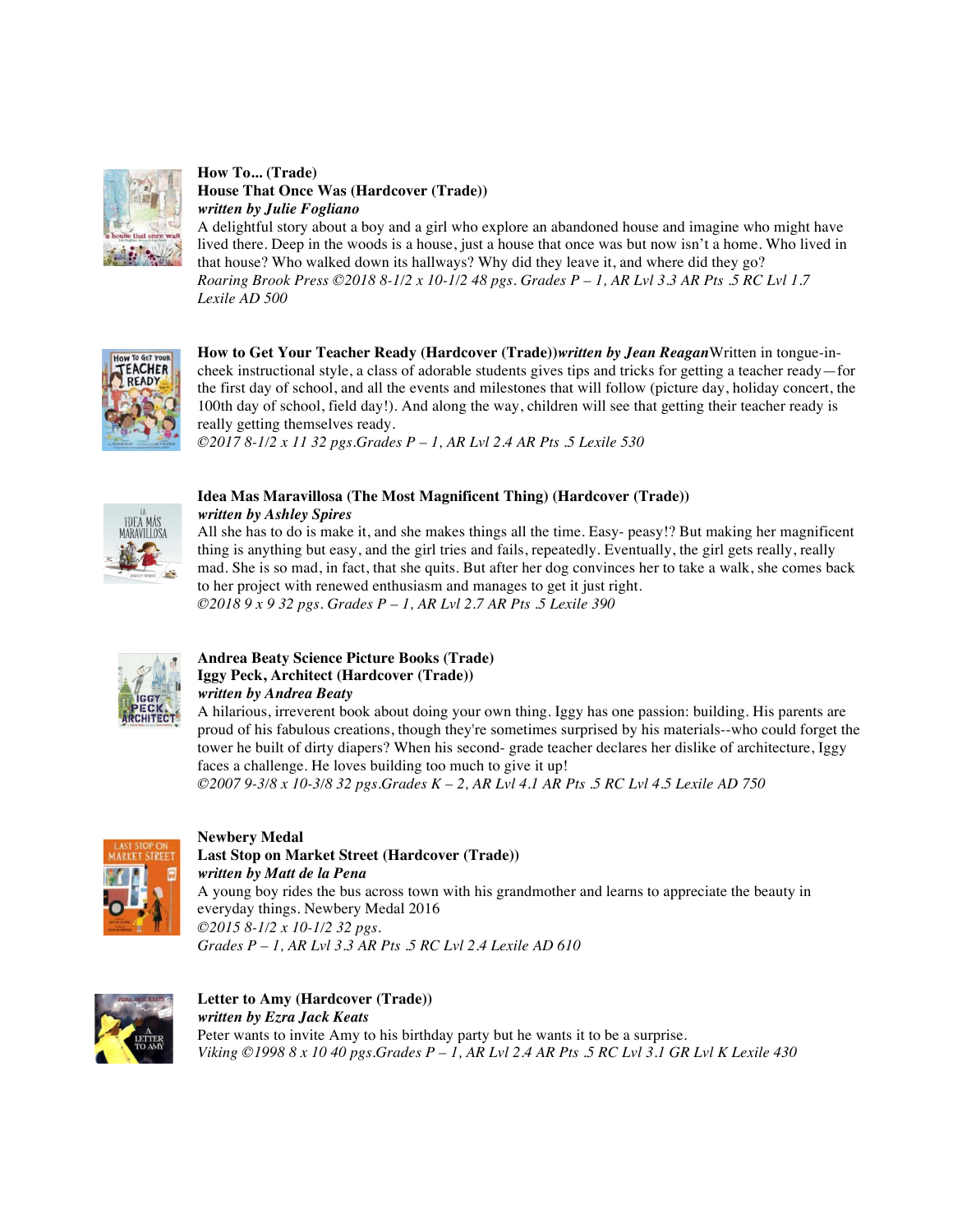

### **Lola Plants a Garden (Prebound)**  *written by Anna McQuinn*

A backyard adventure starring the heroine from Lola at the Library and Lola Loves Stories finds her planting flower seeds with her mother and carefully tending her garden while waiting for the flowers to grow.

*Charlesbridge Publishing ©2017 8-1/2 x 9-1/2 28 pgs.Grades P – 1, AR Lvl 1.8 AR Pts .5 GR Lvl I Lexile AD 470* 



### **Lost Property Office (Hardcover (Trade))**  *written by Emily Rand*

A little girl and her mother are on the train, going to visit Grandpa. It's very busy—hold on tight! But when they arrive at their destination and get off the train they realize something is wrong: the little girl's beloved teddy bear has gone missing! *Tate Publishing, Limited ©2019 8 x 10-1/4 32 pgs. Grades P – 1*



### **Lottie Paris (Trade) Lottie Paris and the Best Place (Hardcover (Trade))**  *written by Angela Johnson*  Lottie Paris goes to the library, her favorite place in the world, and makes a new friend for whom the

library is also a special place. *©2013 32 pgs.Grades P – 1 AR Lvl 2.9 AR Pts .5 RC Lvl 3.2 Lexile AD 500* 



# **Louie (Paperback (Trade))**

*written by Ezra Jack Keats*Susie and Roberto's puppet show is temporarily interrupted whenLouie becomes fascinated by one of the puppets. *978-0-14-240080-7 Penguin Publishing Group ©2004 9 x 8 40 pgs. Grades P – 2, AR Lvl 1.7 AR Pts .5 RC Lvl 1.1 Lexile AD 460* 



# **Maybe Something Beautiful (Hardcover (Trade))**

*written by F. Isabel Campoy*In this exuberant picture book about transformation through art, Miralives in a gray urban community until a muralist arrives and, along with his paints and brushes, brings color, joy, and hope to the neighborhood.

*Houghton Mifflin Harcourt ©2016 10-1/4 x 10- 1/4 40 pgs. Grades P – 1, AR Lvl 2.8 AR Pts .5 RC Lvl 2.3 Lexile AD 580* 



# **Mixed Me! (Hardcover (Trade))**

*written by Taye Diggs*

Mike has awesome hair. He has LOTS of energy! His parents lovehim. And Mike is a PERFECT blend of the two of them. Still, Mike has to answer LOTS of questions about being mixed. And he does, with LOTS of energy and joy in this charming story about a day in the life of a mixed-race child. *Feiwel & Friends ©2015 8-3/4 x 10-3/4 40 pgs. Grades P – 1, AR Lvl 1.8 AR Pts .5 Lexile AD 540*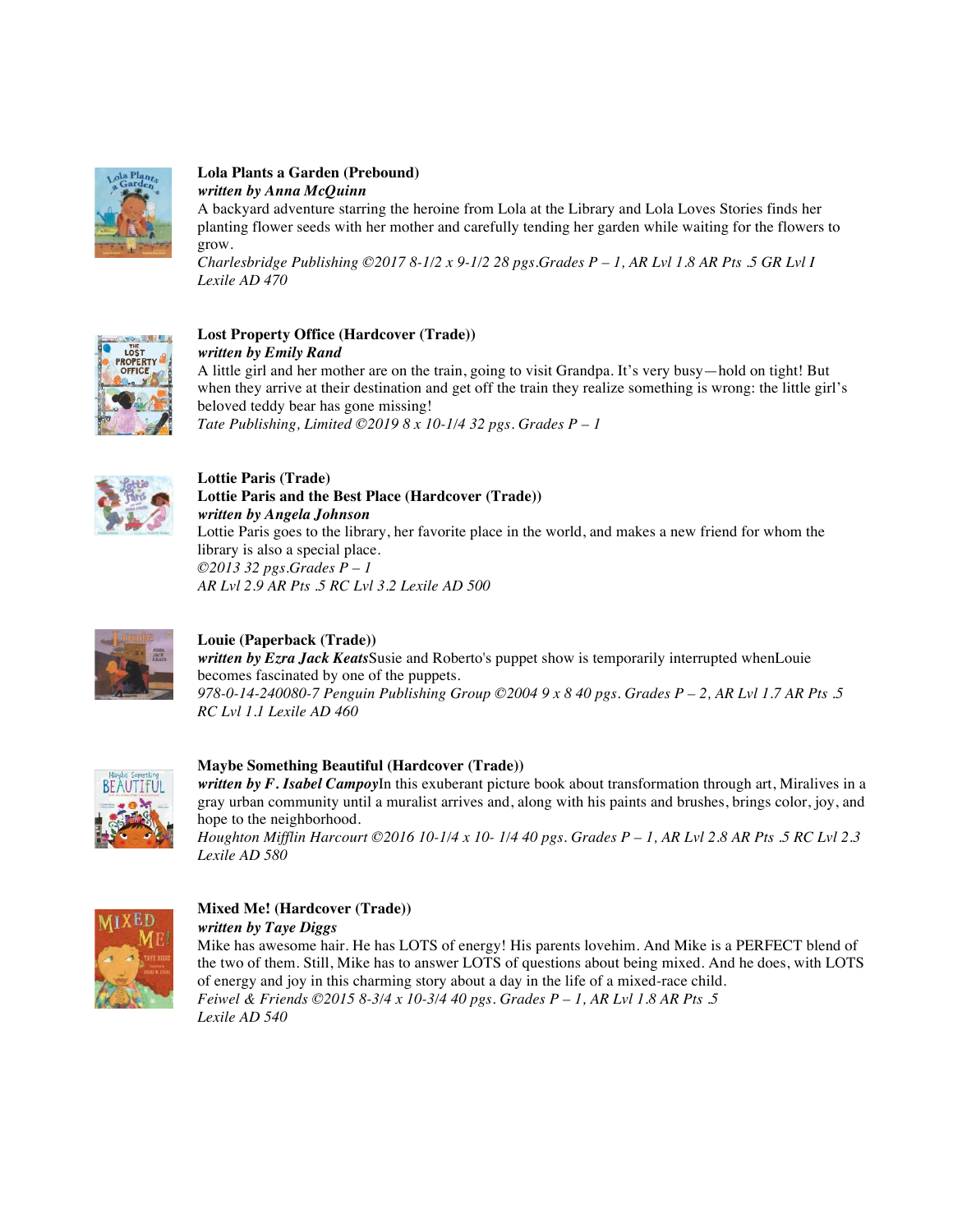

**Most People (Hardcover (Trade))**  *written by Michael Leannah* The world can be a scary place. Anxious adults want children to beaware of dangers, but shouldn't kids be aware of kindness too? *Tilbury House Publishers ©2017 32 pgs. Grades K – 2, AR Lvl 2.5 AR Pts .5* 



# **My Steps (Hardcover (Trade))**

*written by Sally Derby*

As the young narrator of this delightful story points out, the frontsteps can be one of the best places for city kids to play. Each season brings new experiences, from the long, "hot-through-your-shoes" days of summer to the discovery of leaf prints in autumn. Best of all, whenever you come back from being away, setting foot on the front steps means you're finally home. Text copyright 2004 Lectorum Publications, Inc. *Lee & Low Books, Incorporated ©1999 32 pgs. Grades P – 2, AR Lvl 3.3 AR Pts .5 RC Lvl 4.2 GR Lvl L Lexile NC 680* 



**Neighborhood Mother Goose (Hardcover (Trade))** 

*written by Nina Crews*  A collection of nursery rhymes, both familiar and lesser known, illustrated with photographs in a city

setting. *©2004 8-1/2 x 10-1/2 64 pgs. Grades K – 3, AR Lvl 3.8 AR Pts .5 RC Lvl 1.8 Lexile NP* 



# **Outside My Window (Hardcover (Trade))**

*written by Linda Ashman* 

Children living in different parts of the world see very different things when they gaze out of their windows. One child looks out over a boulevard lined with palm trees, another sees a train whistling past snow-capped mountains, and another waves to her father as he tends to their garden. *William B. Eerdmans Publishing Company ©2018 11 x 8-1/4 40 pgs. Grades K – 2, Lexile NC 930* 



### **Por Que Yo Soy Yo? (Why am I me?) (Prebound)**  *written by Paige Britt*

Presented as a thoughtful, poetic exchange between two characters -- who don't realize they are thinking and asking the very same questions -- this beautiful celebration of our humanity and diversity invites readers of all ages to imagine a world where there is no you or me, only we. *©2018 10 x 10 40 pgs. Grades P – 2*



### **Rabbit Listened (Hardcover (Trade))**  *written by Cori Doerrfeld*

When something terrible happens, Taylor doesn't know where to turn. All the animals are sure they have the answer. The chicken wants to talk it out, but Taylor doesn't feel like chatting. The bear thinks Taylor should get angry, but that's not quite right either. One by one, the animals try to tell Taylor how to process this loss, and one by one they fail.

*Dial Books ©2018 10 x 10 40 pgs. Grades P – 1, AR Lvl 1.7 AR Pts .5 Lexile AD 450* 



# **Remarkably You (Hardcover (Trade))**  *written by Pat Zietlow Miller*

An inspirational manifesto about all the things—little or small, loud or quiet—that make us who we are. *HarperCollins Publishers ©2019 10 x 10 32 pgs. Grades P – 1,Lexile 300*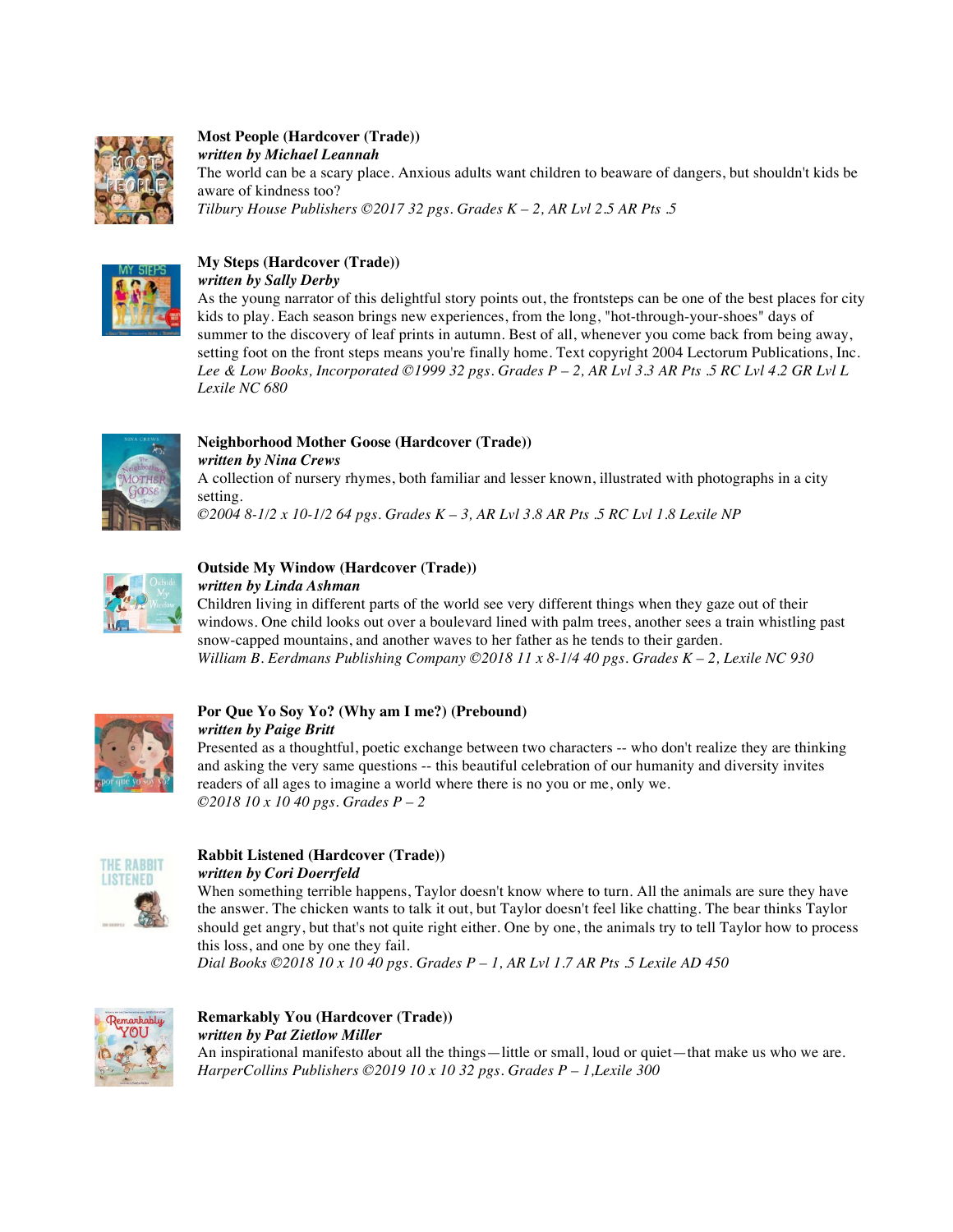

### **Smallest Girl in the Smallest Grade (Hardcover (Trade))** *written by Justin Roberts*

Hardly anyone noticed young Sally McCabe. She was the smallest girl in the smallest grade. But Sally notices everything from the twenty-seven keys on the janitor's ring to the bullying happening on the playground. One day, Sally has had enough and decides to make herself heard. And when she takes a chance and stands up to the bullies, she finds that one small girl can make a big difference. *Penguin Group (USA) ©2014 8-1/2 x 10-1/2 40 pgs. Grades P – 1, AR Lvl 4.5 AR Pts .5 Lexile AD 1010* 



### **Strictly No Elephants (Hardcover (Trade))**  *written by Lisa Mantchev*

Today is Pet Club day. There will be cats and dogs and fish, but strictly no elephants are allowed. The Pet Club doesn't understand that pets come in all shapes and sizes, just like friends. Now it is time for a boy and his tiny pet elephant to show them what it means to be a true friend. *Simon & Schuster ©2015 9 x 10 32 pgs. Grades P – 1, AR Lvl 2.0 AR Pts .5* 



### **Superheroes Are Everywhere (Hardcover (Trade))**  *written by Kamala Harris*

In this empowering and joyful picture-book memoir that speaks directly to kids, Kamala Harris takes readers through her life and shows them that the power to make the world a better place is inside all of us. And with fun and engaging art by Mechal Renee Roe, as well as a guide to being a superhero at the end, this book is sure to have kids taking up the superhero mantle (cape and mask optional). *©2019 9 x 11 40 pgs. Grades K – 2, Lexile 640* 



# **Tan to Tamarind: Poems about the Color Brown (Prebound)**

*written by Malathai Michelle Iyengar*A poetry collection that explores the spectrum of beautiful shades of brown.

*©2017 8-1/4 x 9-3/4 32 pgs. Grades K - 2*



# **Tap Tap Boom Boom (Prebound)**

### *written by Elizabeth Bluemle*

The clouds are gathering above a city street and soon — tap, tap, boom, boom! As a thunderstorm rolls in, people of all stripes race down to the subway to get away from the crackling rain and wind. With quirky wordplay and infectious rhymes, Elizabeth Bluemle crystallizes an unexpected moment of community, while G. Brian Karas's warm illustrations show the smiles to be had when a storm brings strangers together as friends.

*Candlewick Press ©2017 9-1/4 x 10-3/4 32 pgs. Grades P – 1, AR Lvl 1.7 AR Pts .5 GR Lvl L* 



### **This Is Me: A Story of Who We Are and Where We Came From (Pop-Up) (Hardcove (Trade))** *written by Jamie Lee Curtis*

Asks young readers to imagine what they would bring if they were leaving for a new country and could take along only what would fit in a small suitcase, a choice that explores and celebrates identity. *Workman Publishing Company, Incorporated ©2016 32 pgs. Grades P – 1, AR Lvl 3.3 AR Pts .5*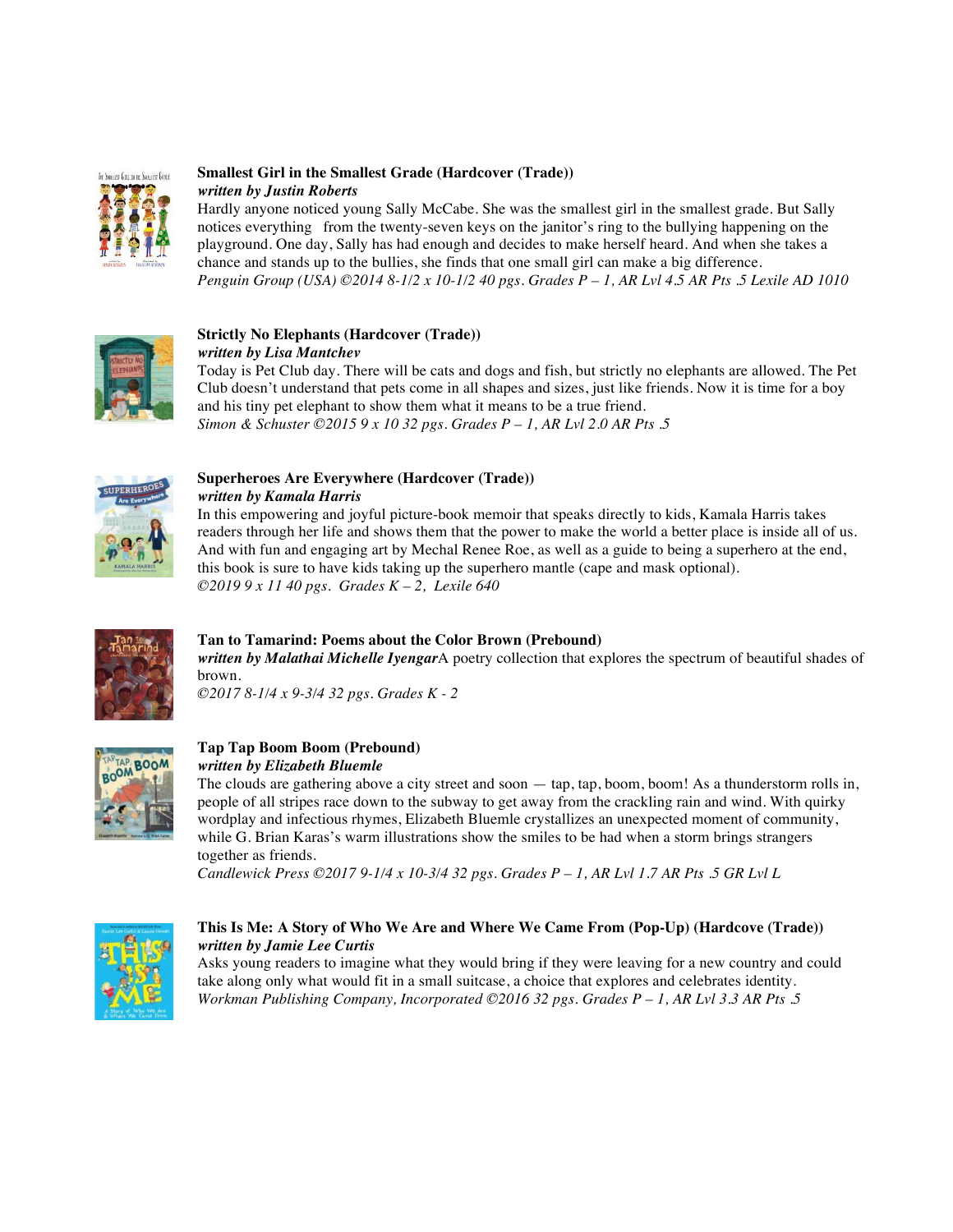

### **Those shoes (Prebound)**  *written by Maribeth Boelts*

Jeremy, who longs to have the black high tops that everyone at school seems to have but his grandmother cannot afford, is excited when he sees them for sale in a thrift shop and decides to buy them even though they are the wrong size.

*Candlewick Press ©2009 10-1/4 x 9-3/4 40 pgs. Grades P – 1, AR Lvl 3.1 AR Pts .5 RC Lvl 3.2 GR Lvl L Lexile AD 550* 



## **One Word From Sophia Two Problems for Sophia (Hardcover (Trade))**  *written by Jim Averbeck*

Sophia quickly learns her new pet comes two giraffe-sized problems. *©2018 11 x 8-1/2 40 pgs. Grades P – 1, AR Lvl 3.8 AR Pts .5 Lexile AD 620* 



### **Market Street) (Hardcover (Trade))**  *written by Matt de la Pena*

A young boy rides the bus across town with his grandmother and learns to appreciate the beauty in everyday things.Every Sunday after church, CJ and his grandma ride the bus across town. But today, CJ wonders why they don't own a car like his friend Colby. Why doesn't he have an iPod like the boys on the bus? How come they always have to get off in the dirty part of town? Each question is met with an encouraging answer from grandma, who helps him see the beauty--and fun--in their routine and the world around them.

*©2016 32 pgs. Grades P – 1, AR Lvl 3.4 AR Pts .5* 



### **Walls (Hardcover (Trade))**  *written by Brad Holdgrafer*

Walls of all sorts: social walls, border walls, political walls, emotional walls, big walls, old walls, and small walls. Speaking to today's critical political issues, this playful and encouraging story about breaking down barriers helps children learn about inclusivity, equality, openness, and kindness while also reminding grown-ups of the same values.

*Princeton Architectural Press ©2018 9-3/4 x 6- 3/4 32 pgs.Grades P - 1* 



### **We Came to America (Hardcover (Trade))**  *written by Faith Ringgold*

Celebrates United States immigration and the country's diverse immigrant heritage. *Random House Children's Books ©2016 8-3/4 x 11-1/4 32 pgs. Grades P – 1, Lexile AD 430* 



### **Whistle for Willie (Prebound)**  *written by Ezra Jack Keats*

A young boy roams happily through the city one warm summer day, practicing his whistle. He wants to be able to whistle for his dog, Willie-and at last, he succeeds! *Penguin Group (USA) ©1977 9 x 7-1/2 32 pgs. Grades P – 2, AR Lvl 2.5 AR Pts .5 RC Lvl 2.8 GR Lvl L Lexile AD 490*